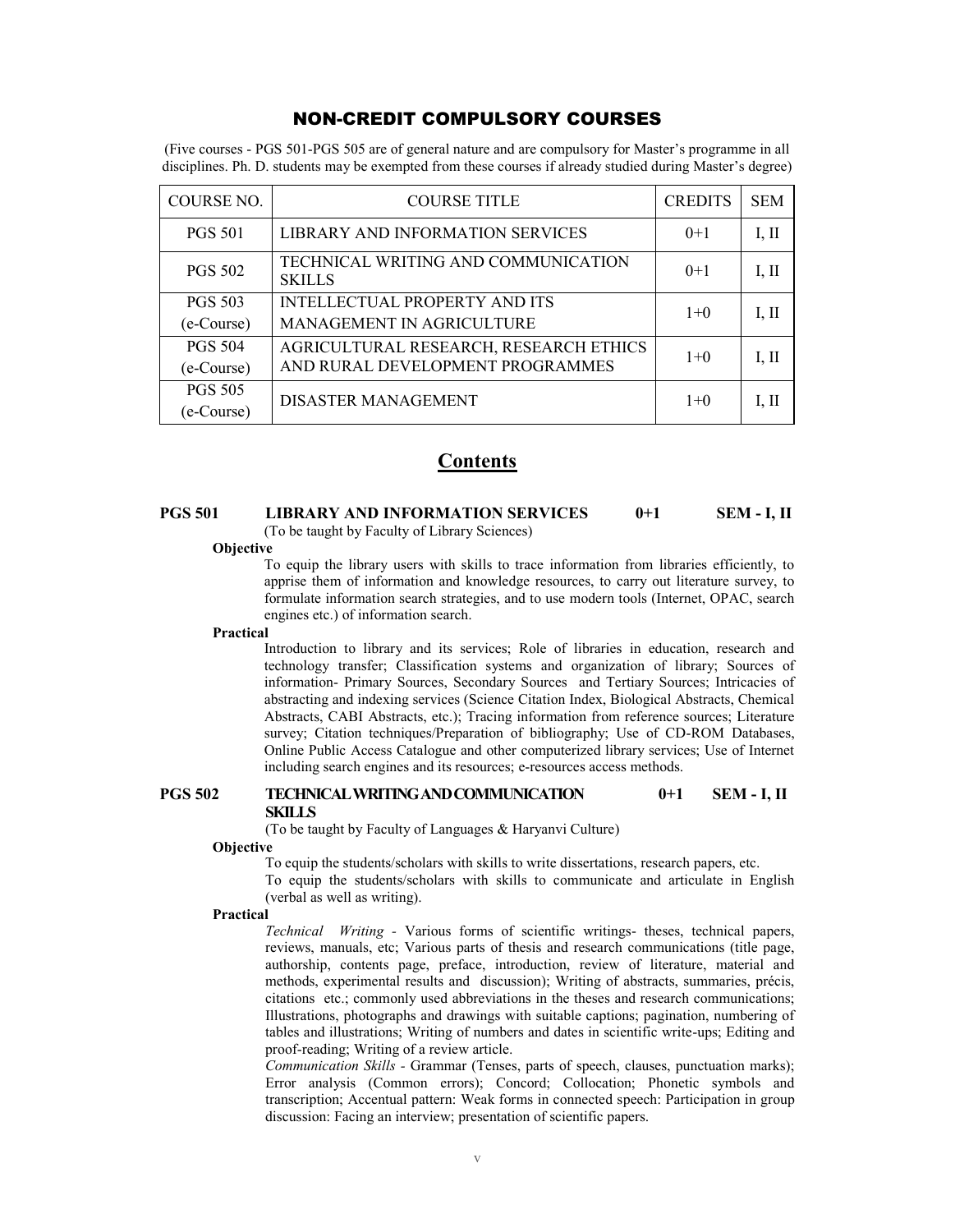### **Suggested Readings**

- *Chicago Manual of Style*. 14<sup>th</sup> Ed. 1996. Prentice Hall of India.
- *Collins' Cobuild English Dictionary*. 1995. Harper Collins.
- Gordon HM & Walter JA. 1970. *Technical Writing*. 3rd Ed. Holt, Rinehart & Winston.
- Gupta RH. 2010. *Essentials of Communication*. 7<sup>th</sup> Ed. Pragati Prakashan.
- Hornby AS. 2000. *Comp. Oxford Advanced Learner's Dictionary of Current English.* 6<sup>th</sup> Ed. Oxford University Press.
- James HS. 1994. *Handbook for Technical Writing*. NTC Business Books.
- Joseph G. 2000. *MLA Handbook for Writers of Research Papers*. 5<sup>th</sup> Ed. Affiliated East-West Press.
- Mohan K. 2005. *Speaking English Effectively*. MacMillan India.

Richard WS. 1969. *Technical Writing*. Barnes & Noble.

- Robert C. (Ed.). 2005. *Spoken English: Flourish Your Language*. Abhishek.
- Sethi J & Dhamija PV. 2004. *Course in Phonetics and Spoken English*. 2<sup>nd</sup> Ed. Prentice Hall of India.

# **PGS 503 INTELLECTUAL PROPERTY AND ITS 1+0 SEM - I, II (e-Course) MANAGEMENT IN AGRICULTURE**

(To be taught by IPR cell, DHRM)

#### **Objective**

The main objective of this course is to equip students and stakeholders with knowledge of intellectual property rights (IPR) related protection systems, their significance and use of IPR as a tool for wealth and value creation in a knowledge-based economy.

**Theory**

Historical perspectives and need for the introduction of Intellectual Property Right regime; TRIPs and various provisions in TRIPS Agreement; Intellectual Property and Intellectual Property Rights (IPR), benefits of securing IPRs; Indian Legislations for the protection of various types of Intellectual Properties; Fundamentals of patents, copyrights, geographical indications, designs and layout, trade secrets and traditional knowledge, trademarks, protection of plant varieties and farmers' rights and bio-diversity protection; Protectable subject matters, protection in biotechnology, protection of other biological materials, ownership and period of protection; National Biodiversity protection initiatives; Convention on Biological Diversity; International Treaty on Plant Genetic Resources for Food and Agriculture; Licensing of technologies, Material transfer agreements, Research collaboration Agreement, License Agreement.

### **Suggested Readings**

- Erbisch FH & Maredia K.1998. *Intellectual Property Rights in Agricultural Biotechnology*. CABI.
- Ganguli P. 2001. *Intellectual Property Rights: Unleashing Knowledge Economy*. McGraw-Hill.
- *Intellectual Property Rights: Key to New Wealth Generation. 2001*. NRDC & Aesthetic Technologies.
- Ministry of Agriculture, Government of India. 2004. *State of Indian Farmer*. Vol. V. *Technology Generation and IPR Issues*. Academic Foundation.
- Rothschild M & Scott N. (Ed.). 2003. *Intellectual Property Rights in Animal Breeding and Genetics*. CABI.
- Saha R. (Ed.). 2006. *Intellectual Property Rights in NAM and Other Developing Countries: A Compendium on Law and Policies*. Daya Publ. House.

The Indian Acts - Patents Act, 1970 and amendments; Design Act, 2000; Trademarks Act, 1999; The Copyright Act, 1957 and amendments; Layout Design Act, 2000; PPV and FR Act 2001, and Rules 2003; National Biological Diversity Act, 2003.